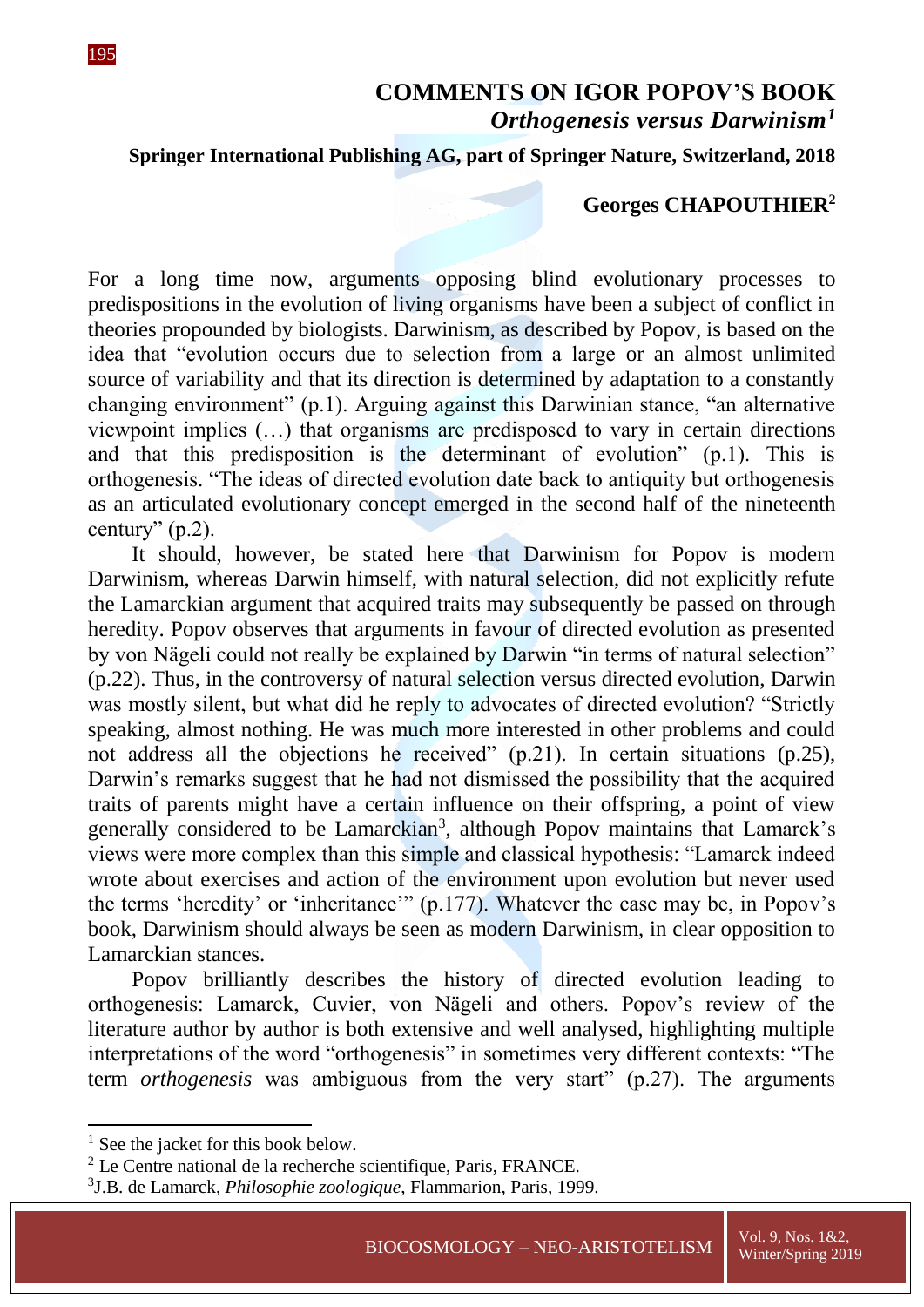continued, and by the early  $20<sup>th</sup>$  century, the term "orthogenesis" had become popular; "new concepts of directed evolution were born in Russia (nomogenesis, historical biogenetics), the USA (aristogenesis), Austria (apogenesis), France (allelogenesis), Italy (ologenesis)" (p.31). In all these new terminological endeavours, "directed evolution irrespective of natural selection was their central point" (p.49).

By the mid-20<sup>th</sup> century "many authors [had] declared their support of orthogenesis. Some of their arguments seem convincing" (p.70). At the same time, the modern Darwinist stance (also known as the "modern synthesis") was gradually developing, albeit with strong opposition from proponents of directed evolution. In France in particular, the Lamarckian heritage was still strong, with authors such as Pierre-Paul Grassé, Devillers and Chaline who "reject the *mystical* orthogenesis but admit the existence of constraints on variation and their significance in evolution; they pay a tribute to the modern synthesis but point out the need for a new one" (p.77). In fact, while modern Darwinism has its convincing thesis of the role of natural selection, it cannot really explain orthogenetic evidence; "several theorists of the modern Darwinism simply never mentioned orthogenesis though they were evidently familiar with it" (p.78). Popov shows that the idea of directed evolution is still present today, but with new arguments and in new words: "the idea of directed evolution repeated itself" (p.85). The obvious success of modern Darwinism has not put an end to the controversy. The situation is particularly interesting in Russia "because in the Soviet Russia Darwinism occupied the same place in biology as communism did in society. Orthogenesis was in contrast with official ideology" (p.101); "yet orthogenetic heresy surfaced in the Soviet Union with a persistence that seems to indicate the solidity of its argumentation base" (p.101).

Popov cites the example of the ageing of species as a case that cannot be convincingly explained by modern Darwinian stances: "it is evident that numerous extinctions over millions of years cannot be explained convincingly in terms of the natural selection theory." (p.135). It is very difficult to explain the relevance of individual ageing to natural selection, although certain organs may be "useless for an organism but creating preconditions for the origin of 'useful' organs in its distant descendants [...] they do not disappear in the immediate descendants but continue to evolve although their adaptive significance does not become apparent for a long time" (p.151). The variability of nature is much weaker than might be expected according to "the prevailing Darwinian view about an unlimited variability" (p.173); for example, the fact that there are no viviparous birds would suggest the persistence of a predetermined anatomical plan applying to the entire group. These are just some of the (many) objections reported by Igor Popov and presented by proponents of orthogenetic stances opposed to modern Darwinian views, with arguments including "constraints on variation, purely age-related changes in the evolution of groups of organisms, preadaptations, parallelisms and convergences, maladaptive characters [...]. Advocates of directed evolution paid special attention to these phenomena and collected abundant material on them" (p.201).

"Orthogenesis has often been accused of 'mystics', 'vitalism', 'teleology' etc. but these accusations were little more than insults" (p.187). For Popov, the main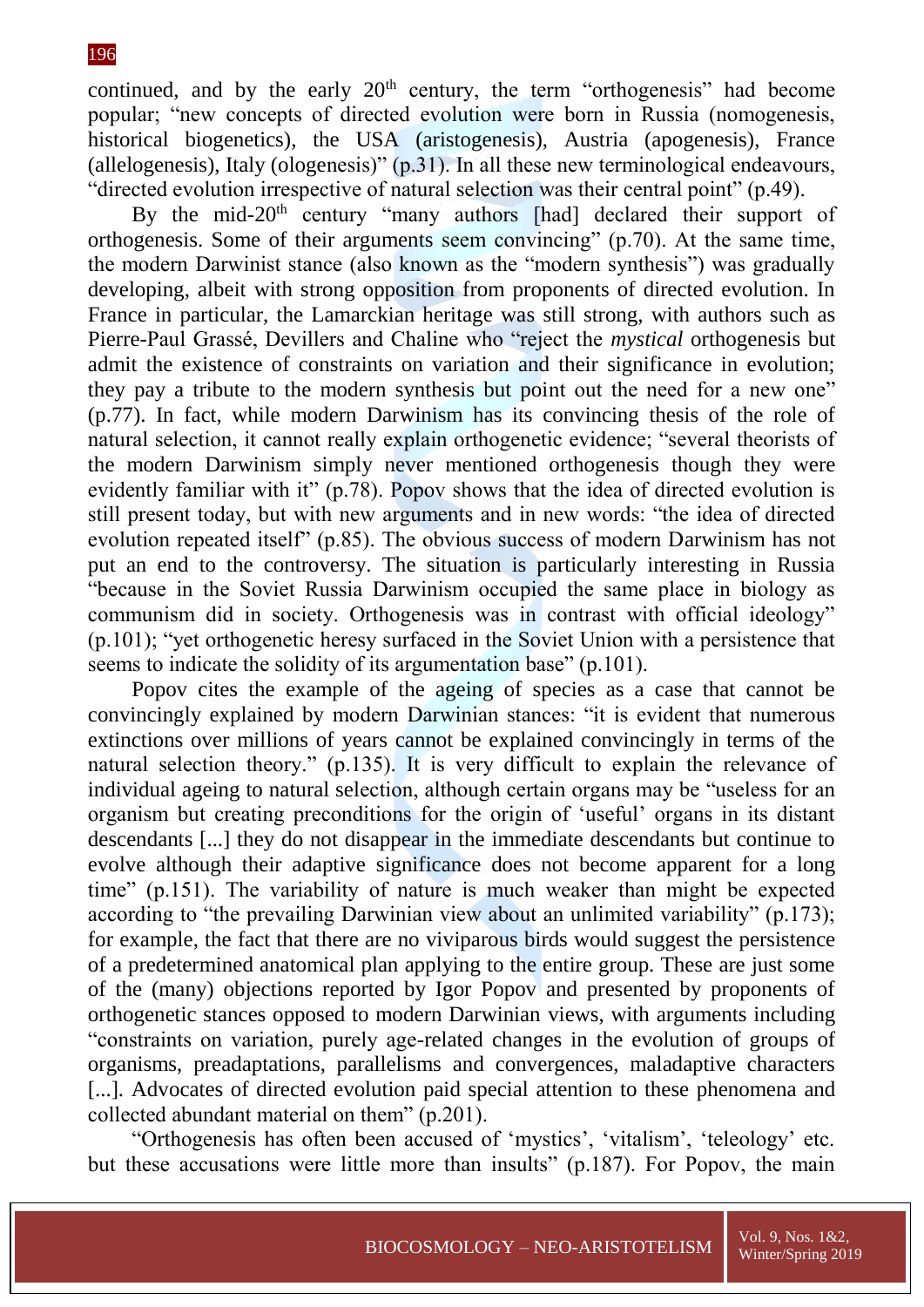1

reason for orthogenesis still being unpopular is that "it places unsolved issues at the centre of the evolutionary concept" (p.187). Yet modern Darwinian synthesis cannot explain a number of observed facts.

But do Darwinism and orthogenesis have to be mutually exclusive? Surely an orthogenetic point of view can be compatible with natural selection. Allow me to cite an example from my own research. I am a firm believer in modern Darwinism, but have also argued for a moderately orthogenetic thesis, and have shown, in parallel to what is clearly natural selection, that the complexity of living beings can be explained by a construction in "mosaic formation" produced by the repeated application of two basic principles: *juxtaposition* of similar units and the subsequent *integration* of these units into more complex structures<sup>4</sup>. From a philosophical point of view, the evolution of living systems towards complexity can be considered (as is the case of a number of other biological arguments<sup>5</sup>) to be a form of Aristotelian entelechy<sup>6</sup>, combining the complete achievement of a whole (*holos*) and of an ultimate purpose (*telos*), the purpose being the goal of the internal construction of living organisms. This hypothesis of a "goal by internal construction" is important as it does not rely on external, vitalist principles. The mosaic approach leads to broader orthogenesis with living organisms developing greater complexity. While the mechanical principle of natural selection is blind and never final, it can be reconciled with the parallel occurrence of other processes, such as constructions in mosaic formation leading to the apparent linearity observed in certain groups of living beings and to a certain internal *telos*. Orthogenesis, seen here as entelechy, may thus be considered to be compatible with and complementary to Darwinian selection.

Igor Popov's book presents thought-provoking arguments in a key field of biology, an excellent analytical account of the historical developments of ideas, and prospects for new stances in the theory of evolution. A new synthesis of evolutionary processes is clearly needed and will no doubt reach a general level of compatibility between Darwin's natural selection and orthogenetic arguments. As Igor Popov concludes, "orthogenesis is a productive, though unrealised trend rather than a deadend of the evolutionary thought" (p.201).

<sup>4</sup> G. Chapouthier, *The Mosaic Theory of Natural Complexity – A scientific and philosophical approach*, Editions des maisons des sciences de l'homme associées, Collection interdisciplinaire EMSHA, La Plaine-Saint-Denis, France, 2018, ISBN: 9782821895744, http://books.openedition.org/emsha/200.

<sup>5</sup> W. E. Ritter, Why Aristotle invented the word Entelecheia, *The Quarterly Review of Biology*, 1932, 7(4), pp 377-404.

<sup>6</sup> G. Chapouthier, Aristotelian entelechy and modern biology, *Biocosmology – Neo-Aristotelism*, online, 2018, 8 (3-4), pp 421-429